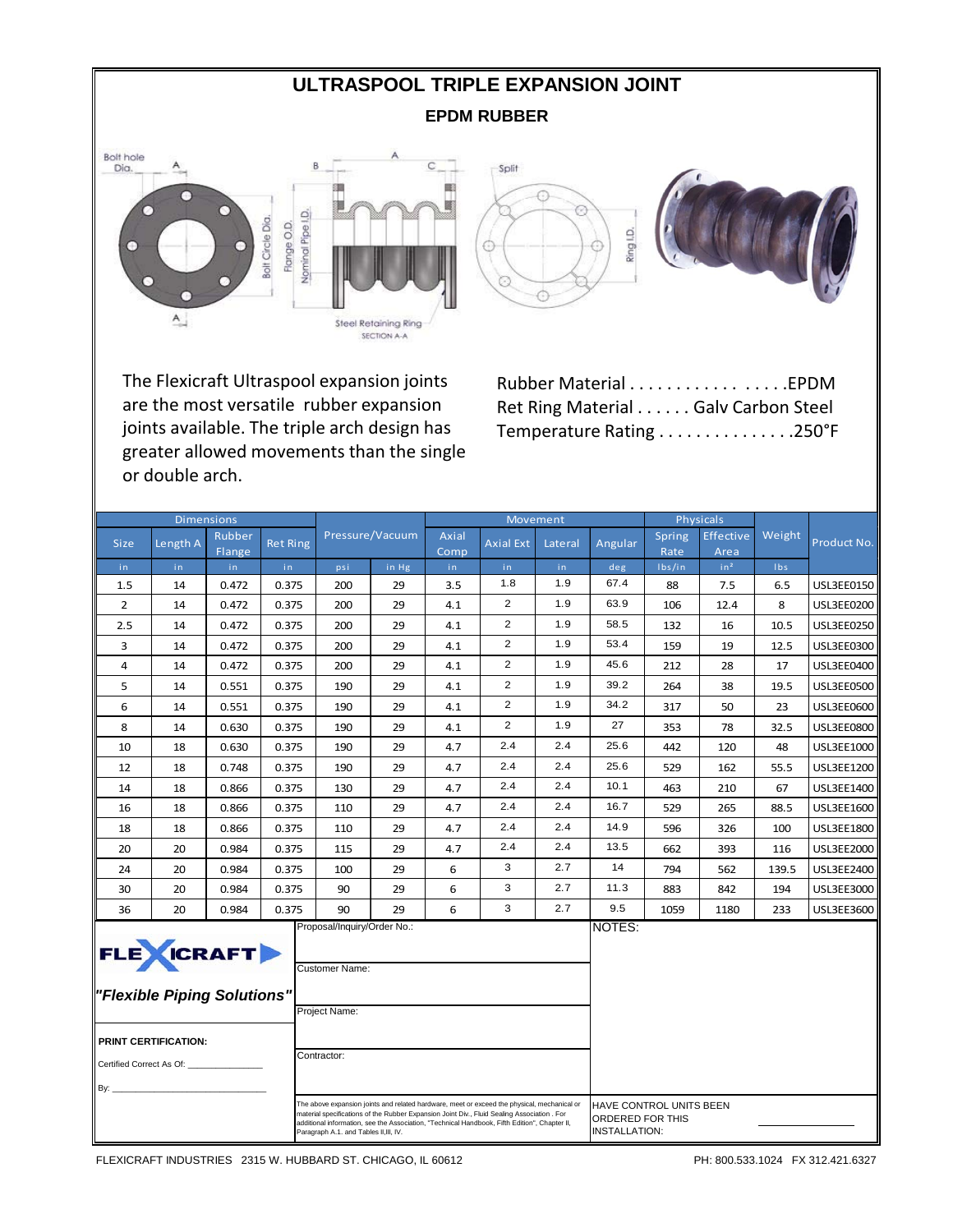# **ULTRASPOOL TRIPLE EXPANSION JOINT**

### **NEOPRENE RUBBER**







The Flexicraft Ultraspool expansion joints are Rubber Material . . . . . . . . . . . . . .Neoprene the most versatile rubber expansion joints available. The triple arch design has greater allowed movements than the single or double arch.

Ret Ring Material . . . . . . Galv Carbon Steel Temperature Rating . . . . . . . . . . . . . . .230°F

|                                                                                                                                                                                                                                                                                                                                       | <b>Dimensions</b> |                  |                 |     |                 |               |                  | Movement |                                          |                         | Physicals         |            |                   |
|---------------------------------------------------------------------------------------------------------------------------------------------------------------------------------------------------------------------------------------------------------------------------------------------------------------------------------------|-------------------|------------------|-----------------|-----|-----------------|---------------|------------------|----------|------------------------------------------|-------------------------|-------------------|------------|-------------------|
| <b>Size</b>                                                                                                                                                                                                                                                                                                                           | Length A          | Rubber<br>Flange | <b>Ret Ring</b> |     | Pressure/Vacuum | Axial<br>Comp | <b>Axial Ext</b> | Lateral  | Angular                                  | Spring<br>Rate          | Effective<br>Area | Weight     | Product No.       |
| in                                                                                                                                                                                                                                                                                                                                    | in.               | in.              | in              | psi | in Hg           | in            | in.              | in.      | deg                                      | Ibs/in                  | in <sup>2</sup>   | <b>Ibs</b> |                   |
| 1.5                                                                                                                                                                                                                                                                                                                                   | 14                | 0.472            | 0.375           | 200 | 29              | 3.5           | 1.8              | 1.9      | 67.4                                     | 88                      | 7.5               | 6.5        | USL3NN0150        |
| $\overline{2}$                                                                                                                                                                                                                                                                                                                        | 14                | 0.472            | 0.375           | 200 | 29              | 4.1           | $\overline{2}$   | 1.9      | 63.9                                     | 106                     | 12.4              | 8          | <b>USL3NN0200</b> |
| 2.5                                                                                                                                                                                                                                                                                                                                   | 14                | 0.472            | 0.375           | 200 | 29              | 4.1           | $\overline{2}$   | 1.9      | 58.5                                     | 132                     | 16                | 10.5       | USL3NN0250        |
| 3                                                                                                                                                                                                                                                                                                                                     | 14                | 0.472            | 0.375           | 200 | 29              | 4.1           | $\overline{2}$   | 1.9      | 53.4                                     | 159                     | 19                | 12.5       | <b>USL3NN0300</b> |
| 4                                                                                                                                                                                                                                                                                                                                     | 14                | 0.472            | 0.375           | 200 | 29              | 4.1           | $\overline{2}$   | 1.9      | 45.6                                     | 212                     | 28                | 17         | USL3NN0400        |
| 5                                                                                                                                                                                                                                                                                                                                     | 14                | 0.551            | 0.375           | 190 | 29              | 4.1           | $\overline{2}$   | 1.9      | 39.2                                     | 264                     | 38                | 19.5       | <b>USL3NN0500</b> |
| 6                                                                                                                                                                                                                                                                                                                                     | 14                | 0.551            | 0.375           | 190 | 29              | 4.1           | $\overline{2}$   | 1.9      | 34.2                                     | 317                     | 50                | 23         | USL3NN0600        |
| 8                                                                                                                                                                                                                                                                                                                                     | 14                | 0.630            | 0.375           | 190 | 29              | 4.1           | $\overline{2}$   | 1.9      | 27                                       | 353                     | 78                | 32.5       | <b>USL3NN0800</b> |
| 10                                                                                                                                                                                                                                                                                                                                    | 18                | 0.630            | 0.375           | 190 | 29              | 4.7           | 2.4              | 2.4      | 25.6                                     | 442                     | 120               | 48         | USL3NN1000        |
| 12                                                                                                                                                                                                                                                                                                                                    | 18                | 0.748            | 0.375           | 190 | 29              | 4.7           | 2.4              | 2.4      | 25.6                                     | 529                     | 162               | 55.5       | USL3NN1200        |
| 14                                                                                                                                                                                                                                                                                                                                    | 18                | 0.866            | 0.375           | 130 | 29              | 4.7           | 2.4              | 2.4      | 10.1                                     | 463                     | 210               | 67         | USL3NN1400        |
| 16                                                                                                                                                                                                                                                                                                                                    | 18                | 0.866            | 0.375           | 110 | 29              | 4.7           | 2.4              | 2.4      | 16.7                                     | 529                     | 265               | 88.5       | USL3NN1600        |
| 18                                                                                                                                                                                                                                                                                                                                    | 18                | 0.866            | 0.375           | 110 | 29              | 4.7           | 2.4              | 2.4      | 14.9                                     | 596                     | 326               | 100        | USL3NN1800        |
| 20                                                                                                                                                                                                                                                                                                                                    | 20                | 0.984            | 0.375           | 115 | 29              | 4.7           | 2.4              | 2.4      | 13.5                                     | 662                     | 393               | 116        | USL3NN2000        |
| 24                                                                                                                                                                                                                                                                                                                                    | 20                | 0.984            | 0.375           | 100 | 29              | 6             | 3                | 2.7      | 14                                       | 794                     | 562               | 139.5      | USL3NN2400        |
| 30                                                                                                                                                                                                                                                                                                                                    | 20                | 0.984            | 0.375           | 90  | 29              | 6             | 3                | 2.7      | 11.3                                     | 883                     | 842               | 194        | USL3NN3000        |
| 36                                                                                                                                                                                                                                                                                                                                    | 20                | 0.984            | 0.375           | 90  | 29              | 6             | 3                | 2.7      | 9.5                                      | 1059                    | 1180              | 233        | <b>USL3NN3600</b> |
| Proposal/Inquiry/Order No.:<br><b>FLE</b> WICRAFT<br><b>Customer Name:</b><br>"Flexible Piping Solutions"<br>Project Name:<br>PRINT CERTIFICATION:<br>Contractor:<br>Certified Correct As Of:<br>By: .                                                                                                                                |                   |                  |                 |     |                 |               |                  |          | NOTES:                                   |                         |                   |            |                   |
| The above expansion joints and related hardware, meet or exceed the physical, mechanical or<br>material specifications of the Rubber Expansion Joint Div., Fluid Sealing Association . For<br>additional information, see the Association, "Technical Handbook, Fifth Edition", Chapter II,<br>Paragraph A.1. and Tables II, III, IV. |                   |                  |                 |     |                 |               |                  |          | ORDERED FOR THIS<br><b>INSTALLATION:</b> | HAVE CONTROL UNITS BEEN |                   |            |                   |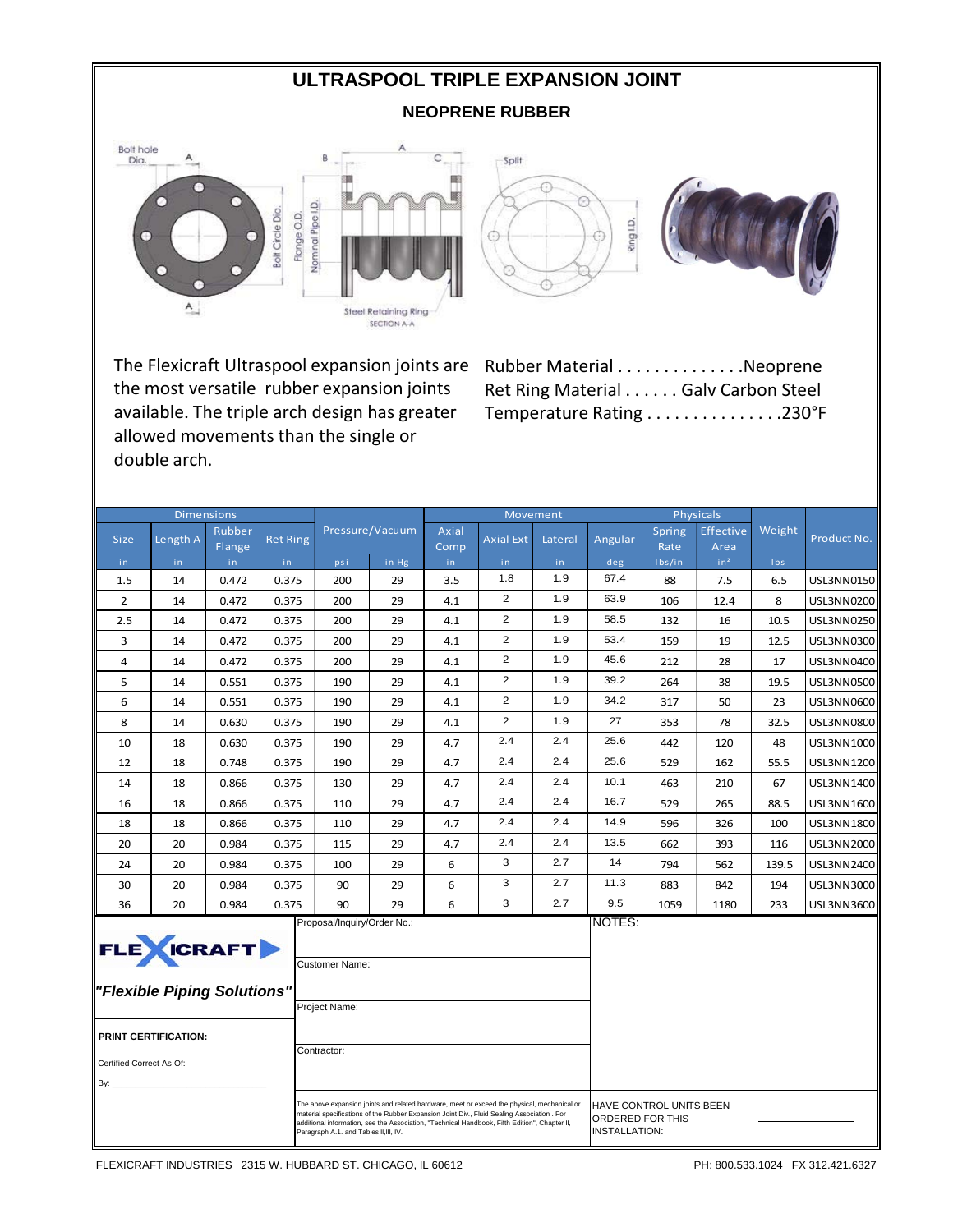# **ULTRASPOOL TRIPLE EXPANSION JOINT**

### **BUTYL RUBBER**



The Flexicraft Ultraspool expansion joints are the most versatile rubber expansion joints available. The triple arch design has greater allowed movements than the single or double arch.

|  | Ring I.D |  |
|--|----------|--|
|  |          |  |



Rubber Material . . . . . . . . . . . . . . . Butyl Ret Ring Material . . . . . . Galv Carbon Steel Temperature Rating . . . . . . . . . . . . . . .230°F

| <b>Dimensions</b>                                                                                                                                                                                                                                                                                                                     |                             |                  |                 |                             |                 | Movement      |                  |         |                                          | Physicals               |                          |        |             |
|---------------------------------------------------------------------------------------------------------------------------------------------------------------------------------------------------------------------------------------------------------------------------------------------------------------------------------------|-----------------------------|------------------|-----------------|-----------------------------|-----------------|---------------|------------------|---------|------------------------------------------|-------------------------|--------------------------|--------|-------------|
| <b>Size</b>                                                                                                                                                                                                                                                                                                                           | Length A                    | Rubber<br>Flange | <b>Ret Ring</b> |                             | Pressure/Vacuum | Axial<br>Comp | <b>Axial Ext</b> | Lateral | Angular                                  | Spring<br>Rate          | <b>Effective</b><br>Area | Weight | Product No. |
| in.                                                                                                                                                                                                                                                                                                                                   | in.                         | in.              | in.             | psi                         | in Hg           | in.           | in.              | in.     | deg                                      | Ibs/in                  | in <sup>2</sup>          | lbs    |             |
| 1.5                                                                                                                                                                                                                                                                                                                                   | 14                          | 0.472            | 0.375           | 200                         | 29              | 3.5           | 1.8              | 1.9     | 67.4                                     | 88                      | 7.5                      | 6.5    | USL3BB0150  |
| $\overline{2}$                                                                                                                                                                                                                                                                                                                        | 14                          | 0.472            | 0.375           | 200                         | 29              | 4.1           | 2                | 1.9     | 63.9                                     | 106                     | 12.4                     | 8      | USL3BB0200  |
| 2.5                                                                                                                                                                                                                                                                                                                                   | 14                          | 0.472            | 0.375           | 200                         | 29              | 4.1           | $\overline{2}$   | 1.9     | 58.5                                     | 132                     | 16                       | 10.5   | USL3BB0250  |
| 3                                                                                                                                                                                                                                                                                                                                     | 14                          | 0.472            | 0.375           | 200                         | 29              | 4.1           | 2                | 1.9     | 53.4                                     | 159                     | 19                       | 12.5   | USL3BB0300  |
| 4                                                                                                                                                                                                                                                                                                                                     | 14                          | 0.472            | 0.375           | 200                         | 29              | 4.1           | 2                | 1.9     | 45.6                                     | 212                     | 28                       | 17     | USL3BB0400  |
| 5                                                                                                                                                                                                                                                                                                                                     | 14                          | 0.551            | 0.375           | 190                         | 29              | 4.1           | $\overline{2}$   | 1.9     | 39.2                                     | 264                     | 38                       | 19.5   | USL3BB0500  |
| 6                                                                                                                                                                                                                                                                                                                                     | 14                          | 0.551            | 0.375           | 190                         | 29              | 4.1           | 2                | 1.9     | 34.2                                     | 317                     | 50                       | 23     | USL3BB0600  |
| 8                                                                                                                                                                                                                                                                                                                                     | 14                          | 0.630            | 0.375           | 190                         | 29              | 4.1           | $\overline{2}$   | 1.9     | 27                                       | 353                     | 78                       | 32.5   | USL3BB0800  |
| 10                                                                                                                                                                                                                                                                                                                                    | 18                          | 0.630            | 0.375           | 190                         | 29              | 4.7           | 2.4              | 1.5     | 25.6                                     | 442                     | 120                      | 48     | USL3BB1000  |
| 12                                                                                                                                                                                                                                                                                                                                    | 18                          | 0.748            | 0.375           | 190                         | 29              | 4.7           | 2.4              | 2.4     | 25.6                                     | 529                     | 162                      | 55.5   | USL3BB1200  |
| 14                                                                                                                                                                                                                                                                                                                                    | 18                          | 0.866            | 0.375           | 130                         | 29              | 4.7           | 2.4              | 2.4     | 10.1                                     | 463                     | 210                      | 67     | USL3BB1400  |
| 16                                                                                                                                                                                                                                                                                                                                    | 18                          | 0.866            | 0.375           | 110                         | 29              | 4.7           | 2.4              | 2.4     | 16.7                                     | 529                     | 265                      | 88.5   | USL3BB1600  |
| 18                                                                                                                                                                                                                                                                                                                                    | 18                          | 0.866            | 0.375           | 110                         | 29              | 4.7           | 2.4              | 2.4     | 14.9                                     | 596                     | 326                      | 100    | USL3BB1800  |
| 20                                                                                                                                                                                                                                                                                                                                    | 20                          | 0.984            | 0.375           | 115                         | 29              | 4.7           | 2.4              | 2.4     | 13.5                                     | 662                     | 393                      | 116    | USL3BB2000  |
| 24                                                                                                                                                                                                                                                                                                                                    | 20                          | 0.984            | 0.375           | 100                         | 29              | 6             | 3                | 2.7     | 14                                       | 794                     | 562                      | 139.5  | USL3BB2400  |
| 30                                                                                                                                                                                                                                                                                                                                    | 20                          | 0.984            | 0.375           | 90                          | 29              | 6             | 3                | 2.7     | 11.3                                     | 883                     | 842                      | 194    | USL3BB3000  |
| 36                                                                                                                                                                                                                                                                                                                                    | 20                          | 0.984            | 0.375           | 90                          | 29              | 6             | 3                | 2.7     | 9.5                                      | 1059                    | 1180                     | 233    | USL3BB3600  |
|                                                                                                                                                                                                                                                                                                                                       | <b>FLE</b> CRAFT            |                  |                 | Proposal/Inquiry/Order No.: |                 |               |                  |         | NOTES:                                   |                         |                          |        |             |
|                                                                                                                                                                                                                                                                                                                                       |                             |                  |                 | <b>Customer Name:</b>       |                 |               |                  |         |                                          |                         |                          |        |             |
|                                                                                                                                                                                                                                                                                                                                       | "Flexible Piping Solutions" |                  |                 |                             |                 |               |                  |         |                                          |                         |                          |        |             |
|                                                                                                                                                                                                                                                                                                                                       |                             |                  |                 | Project Name:               |                 |               |                  |         |                                          |                         |                          |        |             |
|                                                                                                                                                                                                                                                                                                                                       | <b>PRINT CERTIFICATION:</b> |                  |                 |                             |                 |               |                  |         |                                          |                         |                          |        |             |
|                                                                                                                                                                                                                                                                                                                                       |                             |                  |                 | Contractor:                 |                 |               |                  |         |                                          |                         |                          |        |             |
|                                                                                                                                                                                                                                                                                                                                       | Certified Correct As Of:    |                  |                 |                             |                 |               |                  |         |                                          |                         |                          |        |             |
| By: $\overline{\phantom{0}}$                                                                                                                                                                                                                                                                                                          |                             |                  |                 |                             |                 |               |                  |         |                                          |                         |                          |        |             |
| The above expansion joints and related hardware, meet or exceed the physical, mechanical or<br>material specifications of the Rubber Expansion Joint Div., Fluid Sealing Association . For<br>additional information, see the Association, "Technical Handbook, Fifth Edition", Chapter II,<br>Paragraph A.1. and Tables II, III, IV. |                             |                  |                 |                             |                 |               |                  |         | ORDERED FOR THIS<br><b>INSTALLATION:</b> | HAVE CONTROL UNITS BEEN |                          |        |             |